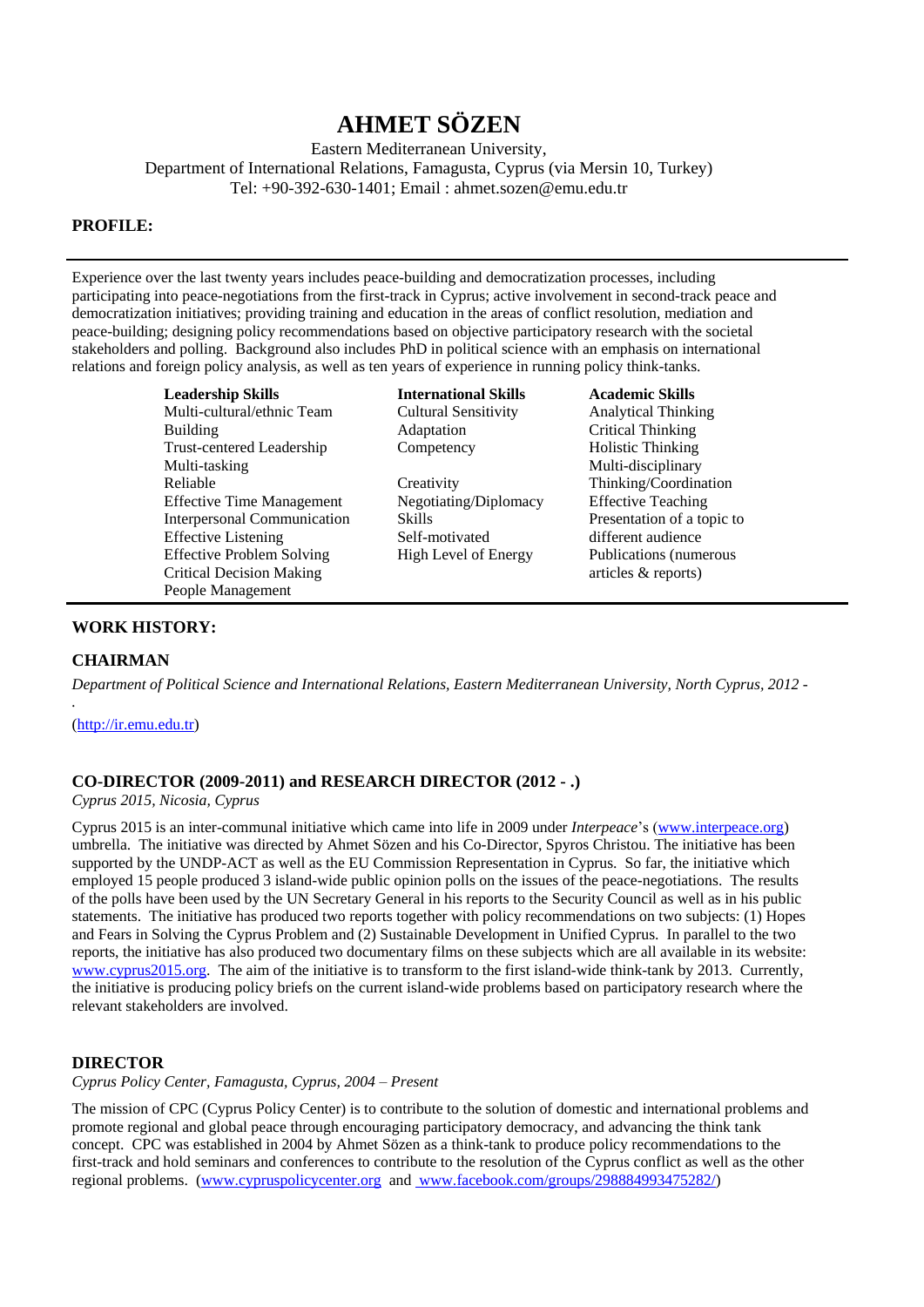# **DIRECTOR**

*Istanbul Strategic Research Center, Istanbul, Turkey, 2000 – 2004*

ISTAM (Istanbul Strategic Research Center) was founded by Ahmet Sözen as a research center within the Bahcesehir University system in 2000. The mission of ISTAM is to contribute to the regional and global peace by means of promoting democratic societies at home, in the region and in the world. As a first step of its mission, ISTAM is dedicated to contribute to the enhancement of Turkish foreign policy, the enrichment of open and democratic society in Turkey, and the establishment of permanent peace in the region. ISTAM' motto comes from Kemal Atatürk's dictum: "Peace at home, peace in the world." For that purpose, ISTAM conducts research, prepares educational programs, seminars, and conferences, recalls the voice of experience, and produces publications.

# **FOUNDING CHAIRMAN**

*Department of Political Science and International Relations, Bahçeşehir University, Istanbul, Turkey, 1999-2003* The Department of Political Science and International Relations was founded by Ahmet Sözen in 1999. In addition to the day to day management of the department as well as designing the long term strategic mission of the department, Sözen prepared the curriculum of the department as well as played a crucial role in the recruitment of the faculty members. [\(http://bahcesehir.edu.tr/fakultesayfa/isletme/bolum/siyasetbilimi/id/01/dil/en\)](http://bahcesehir.edu.tr/fakultesayfa/isletme/bolum/siyasetbilimi/id/01/dil/en)

# **PROJECT MANAGER**

*A Democratic Audit for Cyprus, Famagusta, Cyprus, 2009 – 2012 (July)*

"A Democratic Audit of Cyprus" is the name of a project funded by the EU Commission from the direct financial aid to the Turkish Cypriot Community. The project aims to design the democracy maps of the two administrations in both sides of the UN divide in Cyprus. In addition to identifying the problems of democracy due to lack of legislation or problems with implementation, the project will lay out clear policy recommendations as to how to overcome the problems stemming from the laws as well as from the implementation.

#### **UNIVERSITY PROFESSOR**

*Political Science and International Relations Eastern Mediterranean University, Famagusta, Cyprus, 2004 – Present Sabancı University, Istanbul, Turkey, 2001 Bahçeşehir University, Istanbul, Turkey, 1999 - 2004 Middle East Technical University, Ankara, Turkey, 1997 - 1998*

Designed and taught more than a dozen undergraduate courses as well as more than five graduate courses on areas but not limited to conflict resolution, international negotiations, international relations, globalization, Turkish foreign policy and Cyprus conflict. Assessed students in the various aspects of course performance.

# **EDUCATION**

| 1994-1999                                 | <b>PhD</b> - Political Science, University of Missouri-Columbia, USA.<br>Dissertation Title: Cyprus Conflict: Continuing Challenge and Prospects for Resolution in<br>the Post-Cold War Era<br><b>Fields of Specialization:</b> |                                                                                                    |                                |                   |
|-------------------------------------------|---------------------------------------------------------------------------------------------------------------------------------------------------------------------------------------------------------------------------------|----------------------------------------------------------------------------------------------------|--------------------------------|-------------------|
|                                           |                                                                                                                                                                                                                                 |                                                                                                    | <b>International Relations</b> | (Primary Field)   |
|                                           |                                                                                                                                                                                                                                 |                                                                                                    | <b>Comparative Politics</b>    | (Secondary Field) |
|                                           | <b>Public Administration/Policy</b>                                                                                                                                                                                             | (Tertiary Field)                                                                                   |                                |                   |
|                                           | International Law/Conflict Resolution                                                                                                                                                                                           | (Outside Field)                                                                                    |                                |                   |
|                                           | Methodological Skills                                                                                                                                                                                                           | (Game Theory, Content Analysis, Interviewing)                                                      |                                |                   |
|                                           | 1992-1993                                                                                                                                                                                                                       | <i>Master of Arts</i> - International Relations, Maxwell School of Citizenship and Public Affairs, |                                |                   |
|                                           |                                                                                                                                                                                                                                 | Syracuse University, USA.                                                                          |                                |                   |
| Masters Thesis Title: Democracy in Turkey |                                                                                                                                                                                                                                 |                                                                                                    |                                |                   |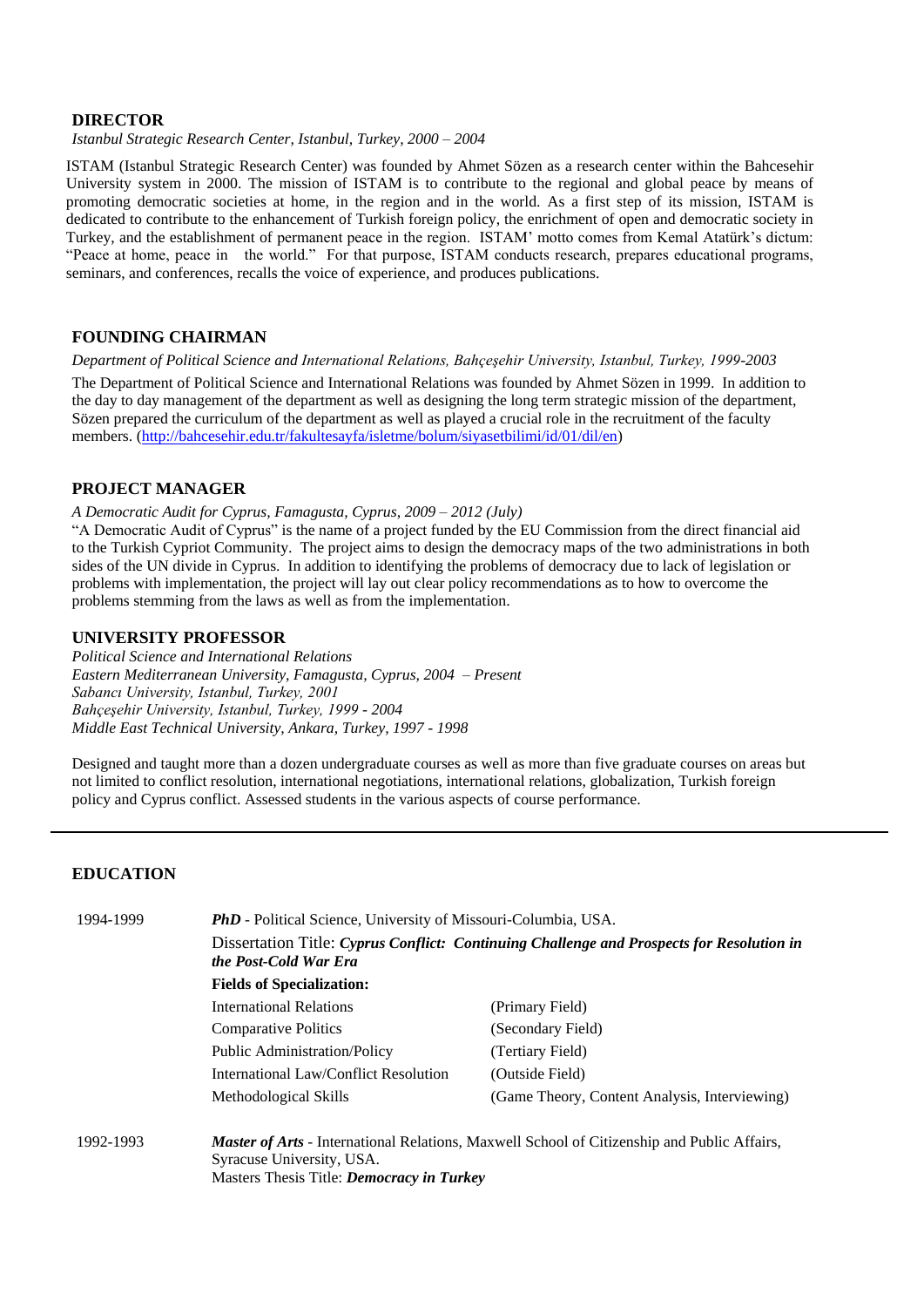# **Fields of Specialization:** War, Foreign Policy and Conflict Resolution Western Europe (European Union) Middle East 1986-1991 *Bachelor of Arts* - Foreign Language Education (English), Boğaziçi (Bosphorus) University, Istanbul, Turkey. Honor Student List, Ranked second in both the Faculty of Education and the Department of Foreign Language Education

# **COMPUTER SYSTEMS**

Computers Skills Extremely knowledgeable in MS Office Suite.

#### **SELECTED PUBLICATIONS**

- "Solving Cyprus by blending Idealism with Pragmatism" in Resolving Cyprus: New Approaches to Conflict Resolution (Ed: James Ker Lindsey), I.B. Tauris, (forthcoming 2013/14).
- "Cyprus" in The Political Economy of Divided Islands: Unified Geographies, Multiple Polities (Ed: Godfrey Baldaccino), Palgrave Macmillan, (forthcoming 2013).
- "Turkey's New Cyprus Policy: Transforming a Military Base into a Basin of Cooperation" in Debating Security in Turkey: Challenges and Changes in the Twenty-First Century (Ed: Ebru Canan Sokullu), Lexington Books, Maryland 2013, pp. 109-122.
- "Heading Towards the Defining Moment in Cyprus: Public Opinion vs Realities on the Ground", Insight Turkey, Vol. 14:109-129, Issue 1 (January 2012).
- "The Fifth Wave: Turkish Cypriots and Emergence of New 'Nation-States' in the Post-9/11 Era", Journal of Central European Political Studies, Vol. 4: 43-68 (2011).
- "A Paradigm Shift in Turkish Foreign Policy: Transition and Challenges" in Turkish Studies, Vol. 11:103-123, Issue 1 (March 2010).
- "A Theoretical Evaluation of Different Faces of Power: US-Turkey Relations Towards Iraq", Uluslararası İlişkiler, Volume 6, No 24 (Winter 2010), p. 55-78.
- "The Cyprus Question in Turkey-EU Relations" in Lucie Tunkrova and Pavel Saradin (eds.) The Politics of EU Accession: Turkish Challenges and Central European Experiences (Routledge 2010).
- "The Turkish Cypriot Legislative Election of April 2009: Towards the 'Last Roll of the Dice' in the Cyprus Conflict?" South European Society & Politics, Vol. 14: 337-350, Issue 3 (September 2009).
- The Cyprus Conflict: Looking Ahead (Eastern Mediterranean University Publishing, Mağusa North Cyprus, 2008, (ISBN: 978-975-01580-1-8).
- Reflections on the Cyprus Problem: A Compilation of Recent Academic Contributions (Eastern Mediterranean University Publishing, Mağusa – North Cyprus, 2007, ISBN: 978-975-01580-0-1).
- "The Cyprus Conflict and the UNFICYP" in 2nd International Conference on Security: Challenges to Peace Operations in the 21st Century (Eds: Siret Hürsoy and Nesrin Ada), İzmir University of Economics Press, İzmir 2007, pp. 117-123.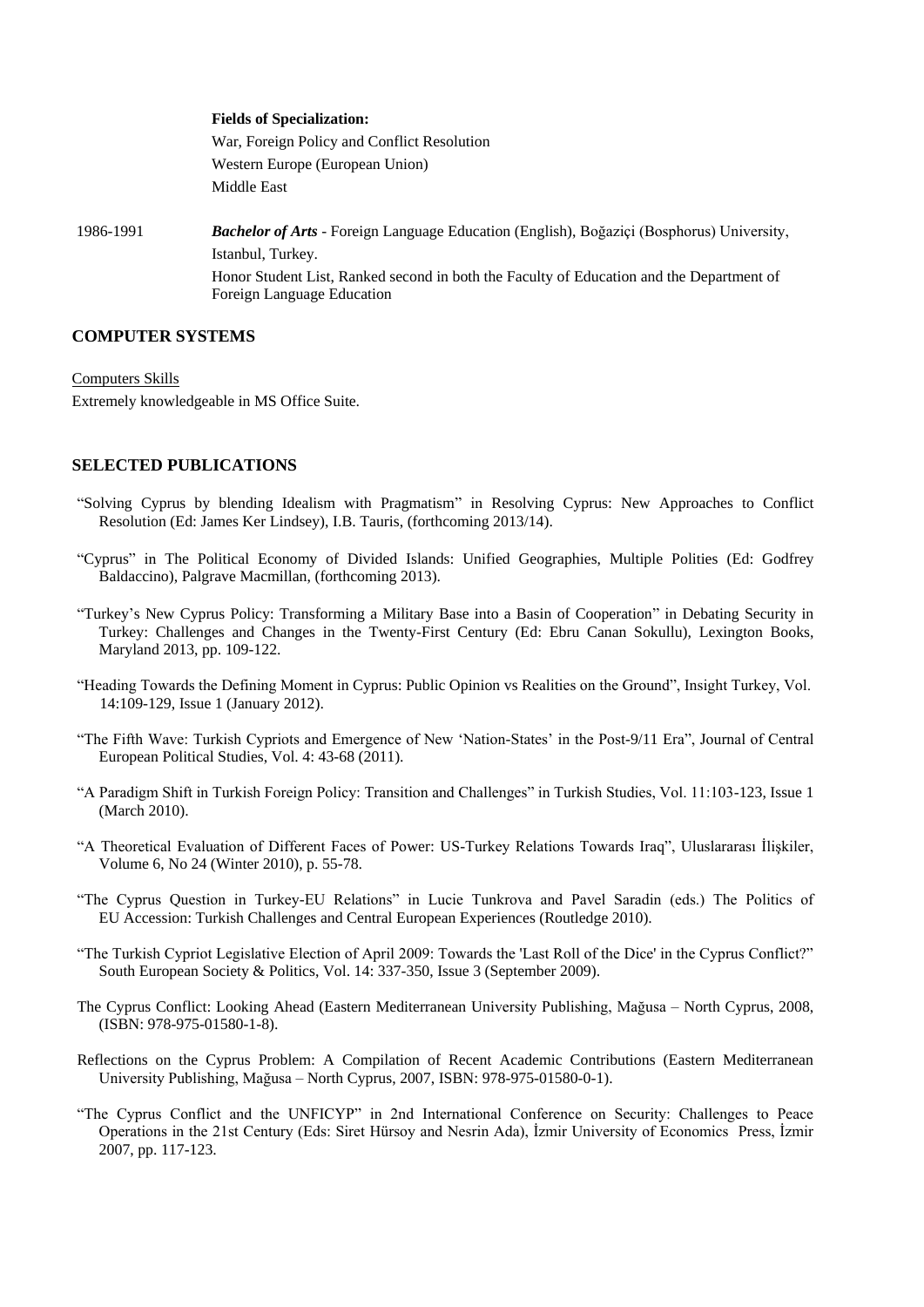- "The Cyprus Impasse: And the Way Out?" in Thinking Outside the Box (Eds: Kalipso Nikolaides et al.), Oxford University Press, Oxford (2007).
- "The Annan Plan: State Succession or Continuity" Middle Eastern Studies, Vol. 43: 125-141, Issue 1 (January 2007) (with Kudret Özersay).
- "Terrorism and the Politics of Anti-Terrorism in Turkey" in National Counter-Terrorism Strategies Legal, Institutional, and Public Policy Dimensions in the US, UK, France, Turkey and Russia (Eds: Robert W. Orttung, Andrey Makarychev), IOS Press, Washington DC 2006, pp. 155-164.
- "The Annan Plan: A Model of Governance in Multiethnic Society" in Culture in International Relations (Ed: Zuzana Lehmannova), CEEISA & CZUNA Publication, Prague 2006, pp. 95-128.
- "Turkish Democratization in Light of its EU Candidate Status" in The Constitution for Europe and an Enlarging Union: Union in Diversity? (Eds: Kirstyn Inglis and Andrea Ott), Europa Law Publishing, Amsterdam, 2005, pp. 279-305.
- "A Model of Power Sharing in Cyprus: From the 1959 London-Zurich Agreements to the Annan Plan" Turkish Studies, Vol.5: 61-77, Issue 1 (2004).
- "Emergence of Nation States and Problematic Political Concepts in Four 'Waves': From the French Revolution to the End of the Cold War" METU Studies in Development, Vol. 29: 159-173, Issue 1-2 (2002).
- "Negotiating a Resolution to the Cyprus Problem: Is Potential EU Membership a Blessing or a Curse?" Journal of International Negotiation, Vol. 7: 261-285, Issue 2 (2002) (with Birol Yeşilada).
- The Cyprus Conflict and the Negotiations: A Political and International Law Perspective (Can Reklam, Ankara Turkey, 1998, ISBN: 975-94471-1-8).

#### **SELECTED CONFERENCE ACTIVITIES**

#### **Paper Presentations in Last THREE Years**

- "Potential of the Turkish Model/Experience for the Arab Spring" (with Devrim Şahin) Paper presented at the International Studies Association Conference (San Diego, USA, 1 - 4 April 2012).
- "Perception of Axis Shift in Turkish Foreign Policy: An Analysis Through "Butterfly Effect"" (with Devrim Şahin) Paper presented at the International Studies Association Conference (San Diego, USA, 1 - 4 April 2012).
- "The Power of Press in (Re)shaping Foreign Countries Images: Turkey in the Leading Articles of British Press"" (with Nilyufer Hamid-Turksoy) Paper presented at the International Studies Association Conference (San Diego, USA, 1 - 4 April 2012).
- "Heading Towards the Defining Moment in Cyprus" Paper presented at the International Studies Association Conference (Montreal, Canada, 16 - 19 March 2011).
- "The Cyprus Challenge in the Turkey-EU Relations: Heading towards the Defining Moment" Paper presented at the International Studies Association Conference (Montreal, Canada, 16 - 19 March 2011).
- "Towards a Comprehensive Solution in Cyprus: Breaking Away from the Prisoner's Dilemma" Paper presented at the International Studies Association Conference (New Orleans, USA, 17 - 20 February 2010).
- "A 'common future' in Cyprus? Public opinion in Cyprus on the Settlement Process" (with Ebru Canan Sokullu) Paper presented at the International Studies Association Conference (New Orleans, USA, 17 - 20 February 2010).
- "A Paradigmatic Shift: New Principles of Turkish Foreign Policy Making" Paper presented at the International Studies Association Conference (San Francisco, USA, 26 - 29 March 2008).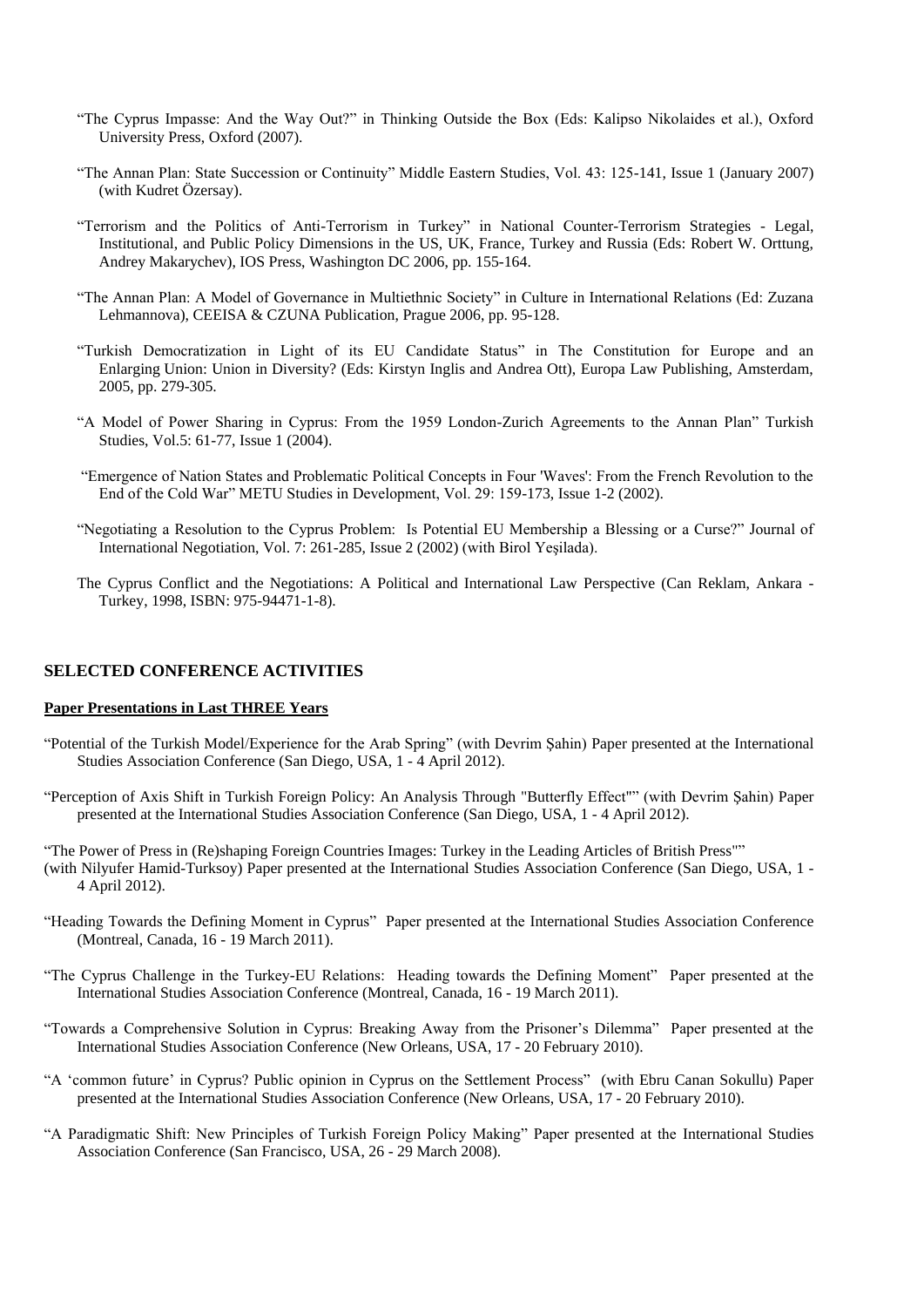#### **Selected Invited Lectures and Speeches in Last TEN Years**

- "Paradigm Shift in Turkish Foreign Policy and the Cyprus Negotiations" Lecture delivered at the Foreign Ministry (The Hague, Netherlands, 28 April 2011).
- "The Cyprus Conflict and the Turkey-EU Relations" Lecture delivered at the Turkije Instituut (The Hague, Netherlands, 28 April 2011).
- "Changing Turkish Foreign Policy and the Cyprus Conflict" Lecture delivered at Azerbaijan State University (Baku, Azerbaijan, 22 December 2010).
- "Changing Turkish Foreign Policy and its Effects on the Cyprus Conflict" Lecture delivered at the NATO International School of Azerbaijan (Baku, Azerbaijan, 21 December 2010).
- "From Dispute to Agreement: Possible Resolutions of the Cyprus Problem" Speech delivered at the Conference "Conflict Avoidance and Resolution in the Eastern Mediterranean Region" organized by the Chartered Institute of Arbitrators/European Branch (İstanbul, Turkey, 2-4 May 2008).
- "A Paradigmatic Shift in Turkish Foreign Policy Making" Speech delivered at the Conference "Turkey: Challenges, Prospects and Dynamics" organized by the Moshe Dayan Center, Tel Aviv University (Tel Aviv, Israel, 30 April 2008).
- "New Turkish Foreign Policy Parameters" Speech delivered at the Conference "Turkey-Syria Relations" organized by the Faculty of Literature and Social Sciences in Damascus University. (Damascus, Syria, 27-28 February 2008).
- "Globalization and Global Governance" Lecture delivered at the IAPSS Annual Academic Conference with the theme "Sovereignty in a Globalizing World." (Cluj-Napoca, Romania, 11-15 January 2008).
- "The Current Cyprus Problem and the Turkish Approach" Speech delivered at the Conference "Turkey, USA and the European Union Towards 2110" organized by Globe Research at the Center for American Studies (Rome, Italy, 19 November 2007).
- Invited as the Director of Cyprus Policy Center (CPC) to the "State of Europe VIP Policy Summit" organized by the Friends of Europe. This is a high level Policy Summit that includes such participants as the President of the EU Commission and other high-level EU officials, several EU member states' foreign ministers, powerful NGO and business leaders. (Palais d'Egmont, Brussels, 4 October 2007).
- "The Fundamental Principles of Turkish Foreign Policy Making: A Case of Breaking the Clash of Civilizations" Speech delivered at the Conference "Turkish Foreign Policy and the Frontiers of Europe" in the Italian Senate (Rome, Italy, 6 June 2007).
- "The Cyprus Stalemate: Looking Ahead" Speech delivered at the Conference "Cyprus: In Search for Peace" in the Foreign Journalists Association (Rome, Italy, 20 April 2007).
- "Where We are in the Cyprus Conflict and the Way Out." Speech delivered at the Conference EU Border Conflicts organized by EUBorderConf (Brussels., Belgium, 25 November 2005).
- "The Current Cyprus Impasse and Prospects for a Comprehensive Solution." Speech delivered at the Conference Conflict Resolution in Cyprus and Israel-Palestine Comparative Perspectives organized by Tel Aviv University (Tel Aviv., Israel, 6-7 November 2005).
- "A Snapshot of the Current Cyprus Impasse and the Way Out." Speech delivered at the Conference organized jointly by TUSIAD-US, Institute of Turkish Studies and the Cyprus Policy Center (Washington DC., USA, 2 November 2005).
- "The Current Impasse in the Cyprus Conflict and the Prospects for the Way Out." Lecture delivered at the Swedish Institute of International Affairs (Stockholm, Sweden, 4 March 2005).
- "The Cyprus Conflict and the Necessity to Lift the Isolation on the Turkish Cypriots." Lecture delivered at the Foreign Relations Committee in the Swedish Parliament (Stockholm, Sweden, 3 March 2005).